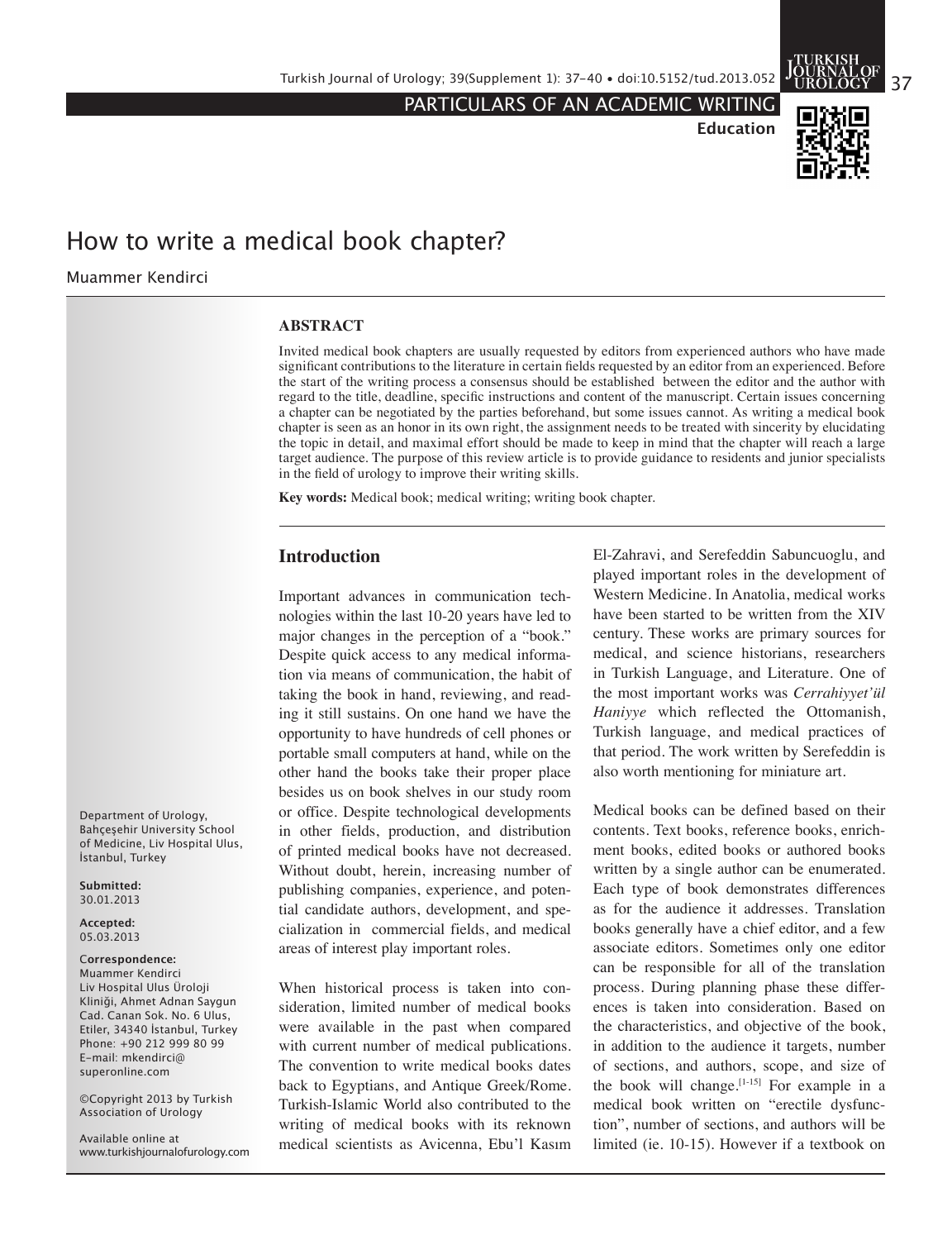"Andrology" is planned then many fields of andrology (erectile dysfunction, Peyronie's disease, infertility, prostatic diseases, and female sexual dysfunction etc.) will be encompassed requiring higher number of book sections, contributing, and associate authors.

The objective of this review article is to try to guide especially urology residents, and junior urologists through the pathway to be followed, and conditions to be attentive in writing a section of a medical book. Since the main title of this manuscript is "writing a chapter in a medical book", we will not deal with types of medical books individually. In this section the following topics will be discussed: invitation phase for writing a section in a book, determination of the title, and contents of the book, planning, and collection of literature references, phases of the writing, and conclusion.

### **Invitation Phase**

Since invitation to write a chapter in a medical book is a reward for certain accumulation of academic knowledge, it doubtlessly honours an academician. Invitations are generally made to the authors who accumulated a certain amount of knowledge, and contributed considerably to the relevant medical literature in a specified field of medicine or sometimes in a more specialized topic. In the determination of the contributing authors, the editor of the book should absolutely make a preliminary investigation. For example, in a book to be written on infertility, if a chapter on varicocele is planned, and you have considerable amount of studies published in international medical periodicals, then your contribution on this subject may be requested.

Novice academicians, more properly said, those at the bottom of the ladder may be assigned as an associate author by the mentor. This task is very important regarding serious contribution to the academic development of an associate author. During writing, and evaluation stage of the chapter, novice academicians will benefit from the experiences of the senior author, and contribute considerably to the independent scientific production in their future academic lives.

Occasionally, you may be invited to write on a subject not previously written or you have not adequate accumulation of knowledge about. In this case it will be hard to overcome this challenging situation. Still, editors invites you to write this chapter because of their belief in your capability to manage this issue.

During the invitation phase to write a chapter in a book, one of the issues worrying especially senior authors is that whether they will get paid for their work or not. Publishers usually have a tendency not to pay honorarium. Indeed, contributing to the writing process of an important book is in itself a honorable condition, and the author does not anticipate any payment for his/her contribution. For some writers recognizable/reknown in national or international academic circles, a serious contribution to his/her CV, and gaining an important piece of experience are generally considered as important gains.

# **Consensus with the Editor**

Before switching to the writing phase of a chapter (chapters) in a book, one should agree with the editor on some issues. The publisher of the book, the deadline of your delivery time, the planned publication date are important issues to be considered. Since processes of planning, collection of literature sources, writing, and finalizing the writing process are time-consuming stages, you should be in consensus with the editor about the deadline suggested to you.

You should also arrive at a consensus with the editor about the required topic title. Sometimes topic title recommended by the editor may not reflect the subject matter exactly. In this case, you can suggest the editor the modification/alteration of the title name. Since you are one of the experienced academicians on this subject, you can request a change in the topic title, suggest different proposals, finally decrease or increase the number of words in the title.

During, planning phase of the writing process, one of the points to be taken into consideration is assignment of other chapters of the book to their respective authors. Even though, editor (s) priorly plans/plan contents of the book, it is helpful to know the contents of the book in order to concentrate more intensively on our topic, and avoid repetitions of the same topic. For example if you are assigned to write a chapter on "Pharmacological Treatment of Erectile Dysfunction", it might be helpful for you to know whether as a pharmacological intervention, intracavernous vasoactive agent injection is to be dealt with in further chapters. Besides knowing areas of interest of other academicians who will write other chapters may contribute to the construction of our chapter.

If you are a senior author of a chapter of a book, you can allocate associate contributing authors, and inform the editor before you start writing the chapter. Writing process of a chapter should be also considered as a part of the education, and novice authors (residents, and fellow physicians) should be included in the writing process.

During the writing process of a chapter you should arrive at a consensus with the editor concerning the abovementioned issues. In some issues, consensus can be achieved, while in others it might not be possible. Therefore, before attempting to write a chapter, you should evaluate the questions in your mind with the aid of the editor, and reach a consensus. The issues which require consensus are tried to be summarized in Table 1.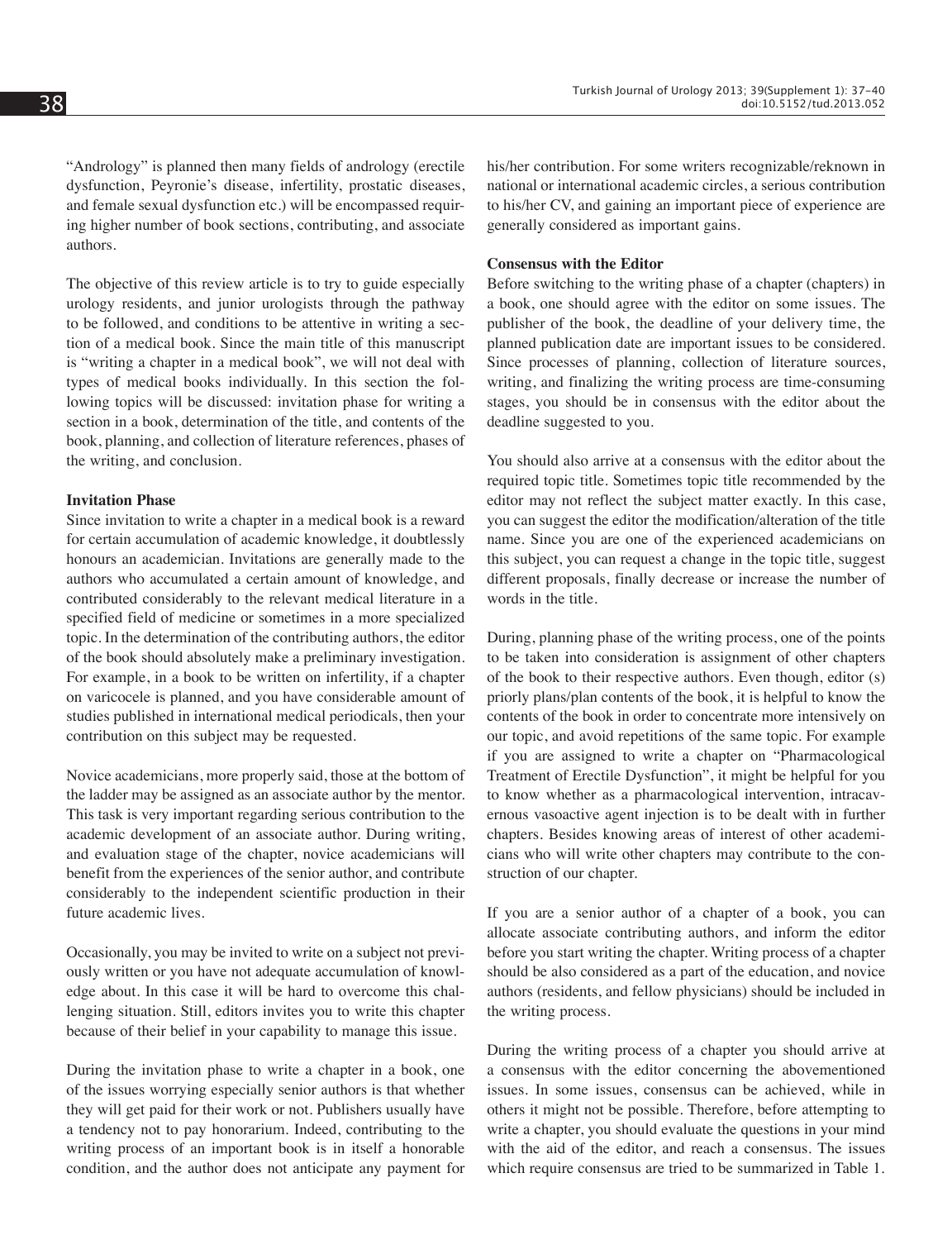#### **Planning Phase before the Onset of the Writing Process**.

Each phase of the writing of a chapter requires certain period of time. When deadline for the delivery of your chapter is planned, generally time intervals spent by you are taken into consideration. Prior to the writing process, you should plan the time to be spent for writing a chapter. Before the writing process, most of the time is usually spent for literature screening, and access into references. It takes approximately 1-3 weeks dependent on the pecularity of the subject matter, and your available facilities. Clarification of the title name, and subtitles, full revealment of the contents, configuration of the tables/figures should be planned before starting the writing process.

Preparation of the first draft is the most time consuming part of the writing process. The course observed during writing original article can be used for writing a chapter (chapters) of a book. Accordingly, construction of table(s), and figure(s) which will reflect/summarize the main text is one of the important phases. Completion of this phase greatly facilitates writing of the main text. In Table 2, different phases of a manuscript, and estimated time period for each phase is summarized. In the evaluation of the time periods, pecularities, updatedness, originality of the subject matter, number of contributing authors, and length of the text should be taken into consideration. Therefore, it should not be forgotten that the time period allocated for the completion of the manuscript may change.

#### **Writing Phase**

Preparation of a cover page is the first thing to be done during the writing phase. Cover page should contain topic title, name, academic title, and medical institution of the author, a running title, key words, and address of communication of the responsible author. Typeface, line spacing, and pagination recommended by the editor are minor but important considerations.

Construction of tables, and figures is the most important stage of any text. Though it is more important especially for original articles, presence of table(s), and/or figure(s) summarizing the topic will provide the readers important information about your subject matter at a single glance. If editor does not impose restrictions, then the number of tables/figures can be increased as far as possible.

For the Introduction section, usually a classical beginning statement is preferred. Briefly, the previous considerations concerning the topic, its current status, and the objective of the topics analyzed in the chapter(s) can be delineated in a few paragraphs. In further sections the topics are treated in compliance with the predicted subtitles. Detailed evaluation of the topic, inadequacies encountered, experiences cited in the literature, your experiences, and future perspectives should be analyzed. Classical approach in writing subtitles of chapters in a medical book is summarized in Table 3. According to the pecularities of the topic these subtitles will naturally demonstrate differences.

If as an expert of the subject matter, writing a chapter is requested from you, you should refer to your previous studies in the text. It is very important to compare, and blend your experiences with those of mentioned in the literature. Dependent both on your experiences, and accumulation of knowledge in the literature, you will be expected to make some predictions about the future. In the main heading you are working on, inadequacies

After completion of the main body of the text, the outcomes of the topic should be evaluated in 1-2 paragraphs, and referred to the researchers. Nowadays we have user friendly software pro-

of the relevant literature, and the issues to be focused on should

be absolutely dealt with.

**Table 1. In writing a part of a book the issues on which consensus between the author(s) and the editor(s) may or may not be achieved** 

| A consensus<br>may be achieved                    | A consensus may<br>not be achieved | <b>Irreconcilable</b>                            |
|---------------------------------------------------|------------------------------------|--------------------------------------------------|
| Topic title                                       | Topic                              | Copyright transfer                               |
| Associate authors                                 | Delivery deadline                  | Use of all of its<br>content by the<br>publisher |
| Handling the subject                              | Honorarium                         | Writing references                               |
| <b>Subtitles</b>                                  | Number of pages                    |                                                  |
| Permission to use figures                         | Number of figures<br>and tables    |                                                  |
| Transfer of original figures Number of references |                                    |                                                  |
| Other sections                                    |                                    |                                                  |
| Other authors                                     |                                    |                                                  |
| Sending printed copies                            |                                    |                                                  |

**Table 2. The stages of the writing process of the chapter(s), and estimated time spent for each stage**

| <b>Stages</b>                                                           | <b>Estimated</b><br>time period |
|-------------------------------------------------------------------------|---------------------------------|
| Planning of the draft                                                   | $1-3$ days                      |
| Literature survey, and procurement of literature references             | 1-3 weeks                       |
| Determination of the title, subtitle, and contents                      | 1-2 weeks                       |
| Preparation of tables, figures, and illustrations                       | 1-2 weeks                       |
| Writing the first draft of the main text                                | 1-3 weeks                       |
| The first revision, elaboration of the written text                     | 1-2 weeks                       |
| Waiting period (forget your written test)                               | 2 weeks                         |
| The second revision                                                     | 1-2 weeks                       |
| Evaluation by our colleague and/or experienced medical editor 1-2 weeks |                                 |
| Finalization of the text                                                | 1 week                          |
| Submission to an editor                                                 | 1 day                           |